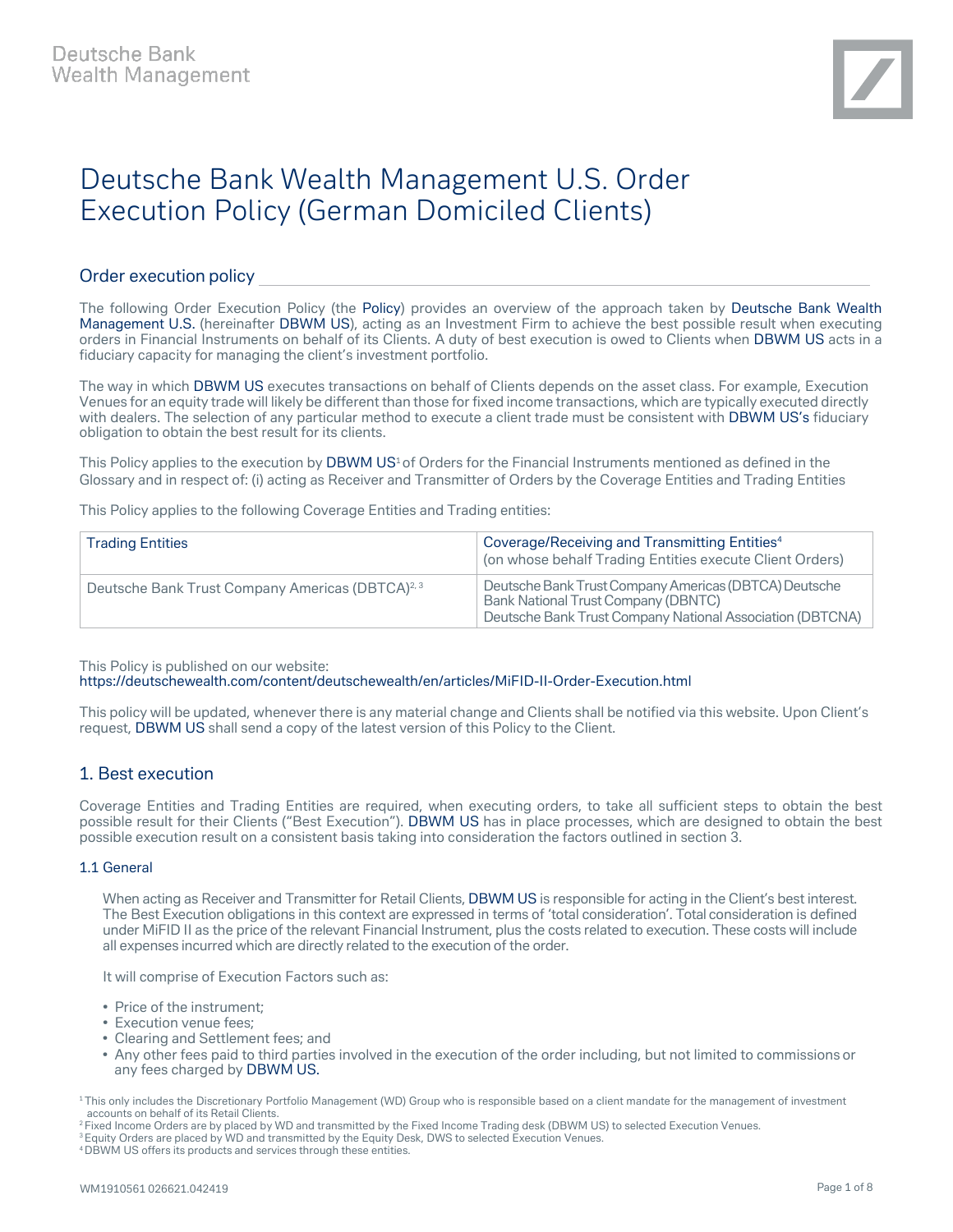## 1.2 Execution Factors

The execution factors and the process by which DBWM US determines the relative importance of those factors are detailed below.

The primary execution factor for assessing how to achieve the best result when executing Orders is the total consideration. Total consideration includes the following:

- Price of the Financial Instrument
- Costs relating to execution including:
- Execution venue fees;
- Clearing and Settlement fees; and
- Any other fees paid to third parties involved in the execution of the order including; but not limited to commissions or any fees charged by DBWM US.

In addition to the primary execution factors, DBWM US may also take into consideration secondary execution factors to determine the most appropriate Execution Entity in order to achieve Best Execution on Orders:

- Speed of execution—time it takes to execute an Order;
- Likelihood of execution and settlement, including but not limited to:
	- Ability of Execution Entity to execute the desired volume;
	- Creditworthiness of the Execution Entity;
	- Reputation of the Execution Entity.
- Size—the size of the transaction executed for a Client, accounting for how this affects the prices of execution.
- Nature—The effect of the particular characteristics of a transaction on how Best Execution is received.

#### 1.3 As Receiver and Transmitter

When DBWM US acts as a Receiver and Transmitter of Orders, it ensures it obtains the best results for Clients by choosing the most appropriate Execution Entity to transmit the Order to.

DBWM US takes into consideration a number of factors when making a decision regarding Execution to ensure that the best possible result is achieved.

Execution Entities are selected on the basis of the following criteria, and are then added to a list of pre-approved Execution Entities:

- Quality and effectiveness: of an Execution Entity's execution policy, wherever relevant, to achieve the bestpossible result for Clients;
- Best Price: The Execution Entity's capability to provide the best price with the possibility of price improvement;
- New Issues: The Execution Entity's capability to provide a subscription facility to new issues; • Liquidity: The Execution Entity's capability to secure liquidity and simultaneously minimize market impact in
- extraordinary market conditions;
- Market familiarity: The Execution Entity's knowledge of the market for one or more Financial Instrument classes; • Instrument familiarity: The Execution Entity's knowledge and/or coverage of one or more Financial Instrumentclasses;
- Reliability: Whether the Execution Entity has a history of providing required support (e.g. after hours tradingsupport, cross border trading, responses to comments or to complaints), when placing a difficult Client Order (e.g. difficult to execute and settle), in one or more Financial Instrument classes;
- Integrity (ability to maintain confidentiality): When executing Client Orders, in many cases, DBWM US may not want the Execution Entity to disclose its interest to the market. Integrity of an Execution Entity in this regard is therefore a criteria for being part of the approved list;
- Reports: The Execution Entity's capability to provide accurate execution reports timely;
- Financial condition: The financial condition of an Execution Entity may be considered and an Execution Entity may not be considered if there is uncertainty regarding their financial status;
- Technology infrastructure and operational capabilities: An Execution Entity may be selected only if it is known thatthe Execution Entity has the infrastructure and operational capabilities to execute and settle trades in certain instrument classes; and
- Clearing and Settlement: The accuracy and efficiency of the Counterparty's clearance and settlement process.

When acting as a Receiver and Transmitter, DBWM US currently utilizes DWS as its only Execution Entity. DBWM US reserves the right to use alternative Execution Entities and will periodically review the selection in accordance with Section 6.1.

## 1.4 As Execution Entity

When acting as an Execution Entity, DBWM US utilizes a list of approved Execution Venues, listed in Section 8. This list will be periodically reviewed and updated in accordance with Section 7.1. DBWM US reserves the right to use alternative Execution Venues other than those listed in Section 8 where it believes it is necessary to do so.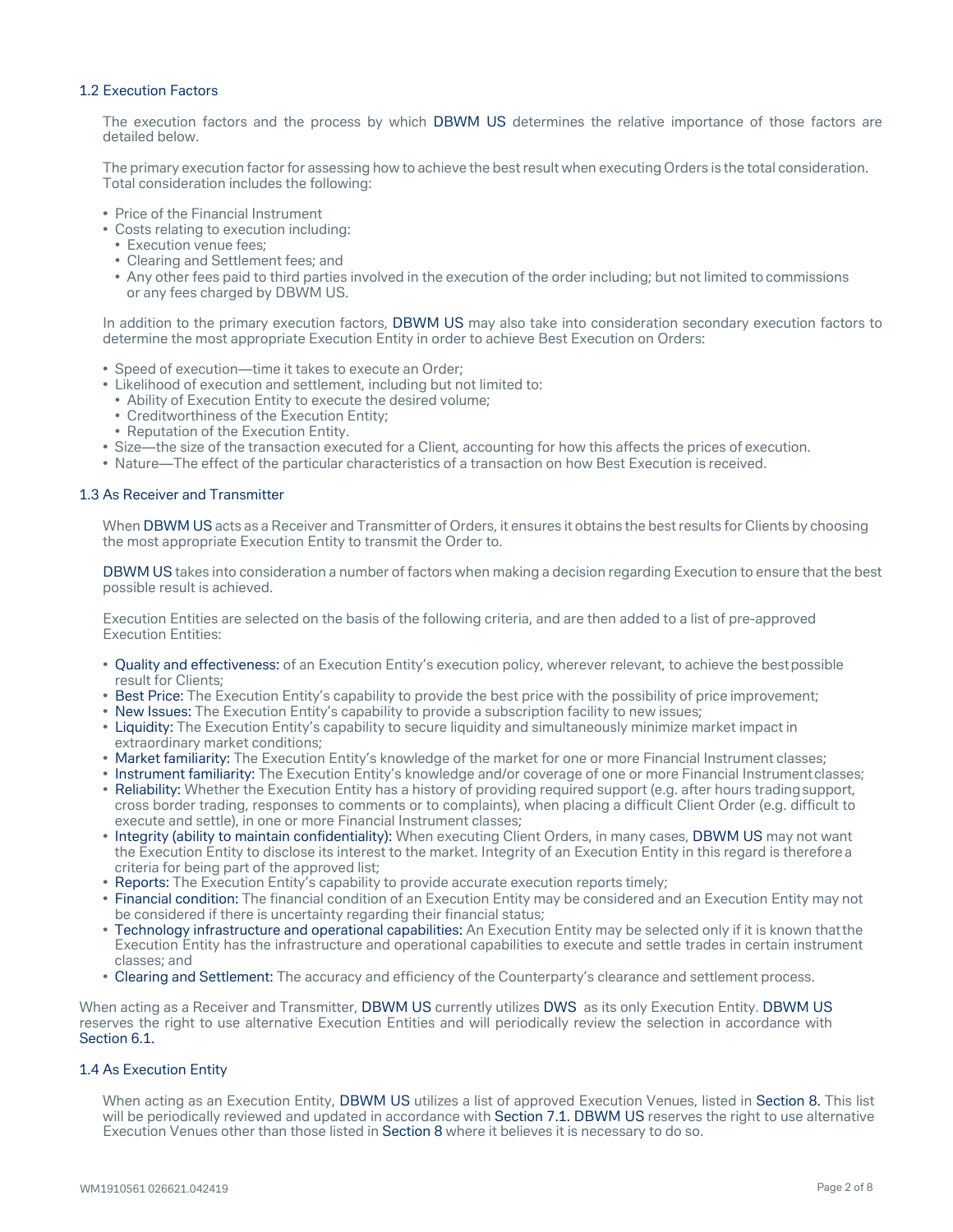# 2. Fees / commission charged by execution entities

There are no fees and/or commissions charged by Execution Entities in relation to fixed income orders.

# 3. Order execution procedures

## 3.1 Order Execution by Trading Entities

As stated in Section 1, the way in which DBWM US executes a transaction on behalf of a Client depends on the asset class.

- 1. Fixed Income orders are executed by DBWM US on Execution Venues. For details on how fixed income ordersare executed, refer to Section 4.2 thru 4.7.
- 2. Equity orders are received and transmitted to DWS, which in turn selects an executing broker. For details onhow equity orders are executed refer to Section 4.8.

#### 3.2 Receiver and Transmitter or Orders

When acting as 'Receiver and Transmitter' of Orders, DBWM US relies on the services of its affiliate DIMA to serve as Execution Entity.

#### 3.3 Fixed Income Instruments:

DBWM US acts as Executing Entity of fixed income Orders where Orders are placed outside of DBWM US through brokers who have access to trading venues.

# 3.4 U.S. Treasuries:

U.S. Treasuries are traded through a Bloomberg system known as TSOX (Fixed Income Execution Management). The Longview trading system has a link to Bloomberg so that at the time of a transaction, the trader can launch the transaction directly from Longview into the TSOX trade application. Once a requested transaction is on the TSOX blotter the trader is free to choose up to five (5) dealers, many of which are primary dealers, and launch the transaction to request live bids/offers from the selected dealers. The trader then waits for quotes from the dealers and selects the best price that is highlighted in the Bloomberg system to achieve the best results for the Client. For a sale, this is the highest price and for a buy the lowest price. Once a dealer accepts the trade, the trade details flow through to the Longview trading system, filling in all the details of the trade, including the covers/prices from the other dealers.

#### 3.5 Corporate Debt Securities:

In the case of corporate debt securities, DBWM US uses one of two methods, or in many cases both to ensure best execution.

#### 3.5.1 Bloomberg (Corporate Debt Securities):

The first method is sending out a request for bids/offers through the Bloomberg message system. A trader will send a message to a group of approximately fifteen (15) dealers requesting a bid/offer for specific transactions. Each trader has a different list of dealers depending on the specific sector of the market that they cover. Once all prices are collected and the best price is selected, which in the case of a sale will be the highest price and for a buy it will be the lowest price. The dealer agrees to the trade by sending their side of the trade, known as a Vcon. The price is entered on the multi bid/offer page and sent through to Longview. Longview then records the covers and dealers in the trader notes field on the trade ticket.

#### 3.5.2 MarketAxess (Corporate Debt Securities)

The other method, which can be used separately or in addition to the Bloomberg message system is a trading platform known as MarketAxess ("MA"). On MA, a trader can enter a transaction, choose an additional twenty (20) dealers and request a bid/offer from them. The remainder of the process works much the same as before as levels are recorded on the multi bid/offer page, the best price is responded to and once the dealer agrees, the trade is sent to the trader through the MA application as a trade ticket from the dealer. The specifics are checked and the trade is transmitted to Longview and cover bid/offers are recorded in the trader notes field on the trade ticket. Regardless of how many bids/offers a trader receives, if the trader does not believe that the best price was provided, then the trader need not execute the order.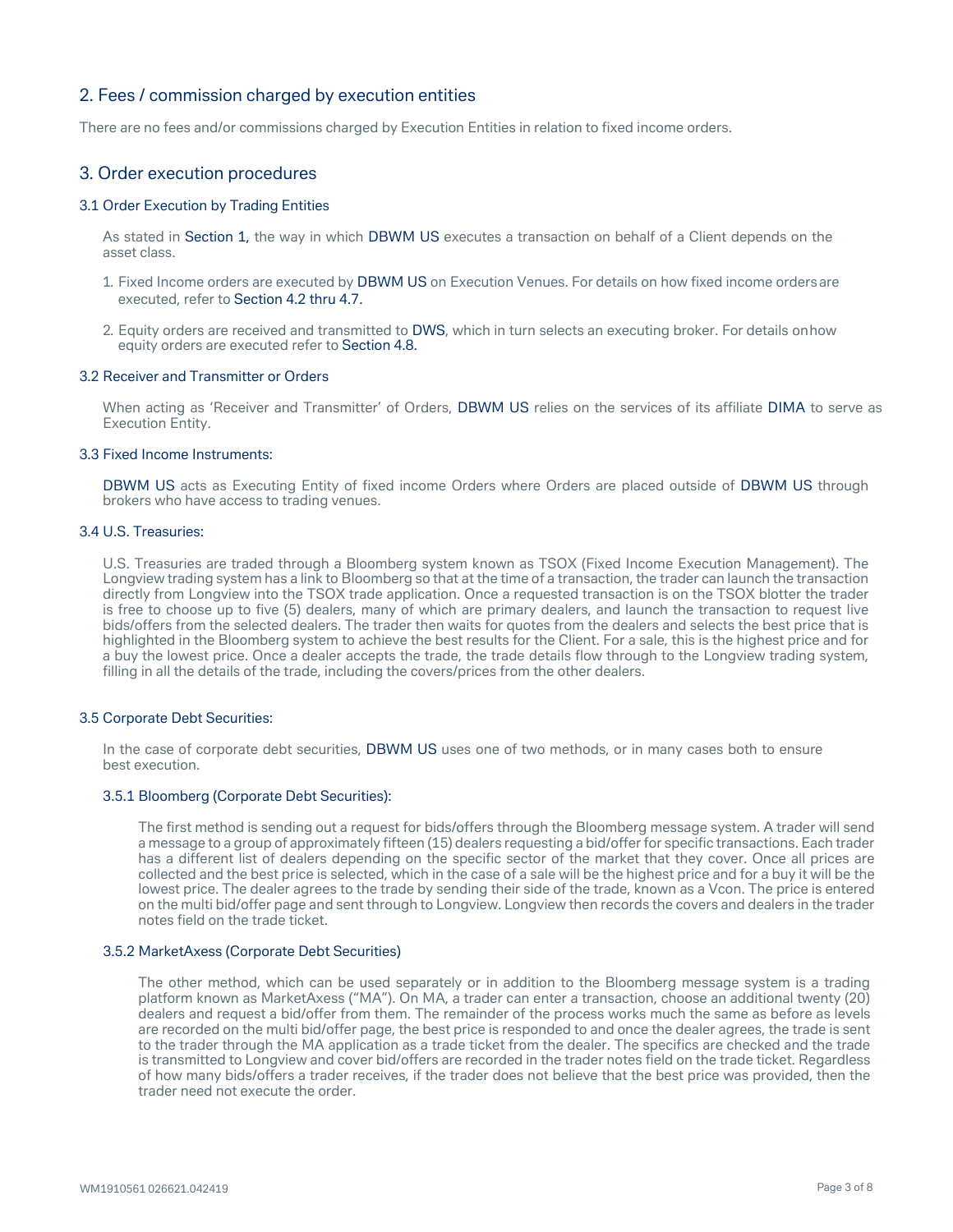There are several reasons for using two different methods. The first is that for odd lot trades MA is clearly the best alternative as it is a more automated system and therefore all lot sizes 100m or less go through this method. The second is that some dealers chose not to be part of the MA system and that excluding them from the process of collecting levels may cost us from getting a better level then might be available if only using MA.

#### 3.6 Limited Market

In some cases, a trader may come across a corporate issue that may only be held and offered by one dealer. Because the trader is well versed as to where the issue should trade they may buy said item regardless of a lack of cover offers. On rare occasions when putting an item out for the bid, it may happen that the trader only gets one bid, at which time the price level is discussed with the portfolio manager and it is explained that there is only one price and what action should be taken.

#### 3.7 Municipals (Selling)

When selling Municipal securities, traders always use Bloomberg and its MBW (Municipal Bid Wanted) functionality. As soon as a municipal bond is entered on the MBW page, automatic notifications are sent to all counterparties that the trader at Deutsche Bank has a trading relationship with. Generally, the trader will set up the bid wanted list about an hour before bids are due back for review. In addition to the automatic notification that dealers and traders on the street receive, the Deutsche Bank trader also sends out a Bloomberg message to Sales Coverage alerting them of the bid wanted list. Between the time that the security is entered on the system and the time that bids are due, the Bloomberg system collects and itemizes the bids from highest to lowest price. After the conclusion of this process, the trader then trades the bond to the dealer who has bid the highest price. Details of the trade are agreed with the dealer and that information is entered on Longview. A printout of the Bloomberg bid wanted page is attached to the Longviewtrade ticket. This printout details and confirms best execution, and is maintained as part of the official records of the bank.

Should the trader determine that the high bid attained on Bloomberg was not high enough to sell the bond, the trader may try to sell the bond using an electronic trading platform called MarketAxess. The process (setting up the bid wanted list, waiting for bids, executing the trade, etc.) is similar to the process of selling the bond on Bloomberg.

#### 3.8 Municipals (Buying)

There are many features of the municipal market that are unique when compared to other fixed income markets. What state a client lives in and the need for tax-exempt income derived from securities issued in that state is usually the main driver of what bonds are purchased for a client's account. Other factors, such as coupon and credit quality, may be deemed more important for some clients while not as important for others. To further complicate matters, the municipal market differs in comparison to other markets because there are far more municipal issuers and individual bonds outstanding. Simply put, in this highly fragmented market finding an appropriate bond for a client can be difficult. Generally, whether buying bonds in the primary or secondary market, it is up to the trader to buy a bond or not. This decision is made after considering how other bonds of the issuer are trading, how the issuer has historically traded in the market, and how other issuers are currently trading in the market.

#### 3.9 Equities

DBWM US submits Orders to DWS , equity order desk (an Affiliate) for execution. Consequently, DBWM US acts as a Receiver and Transmitter of Orders for this asset class. In this function, DWS ensures best results for Clients by choosing the most appropriate Execution Entity to execute the Order. DWS takes sufficient steps to ensure that when transmitting an order to an Execution Entity, that Execution Entity has execution arrangements that will enable them to meet Best Execution obligations. Orders are placed with approved counterparties.

## 4. Recordkeeping

All trades are electronically recorded and archived, which allows compliance to monitor and review our transactions. Evidence of best execution is documented on each trade ticket and is available for review.

## 5. Order handling

DBWM US does not receive any direct Client Orders. All fixed income and equity Orders are entered by Wealth Discretionary (WD) into a trade order system which flow to DBWM US (fixed income) and DWS (equities) to be transmitted to a selected dealer for execution.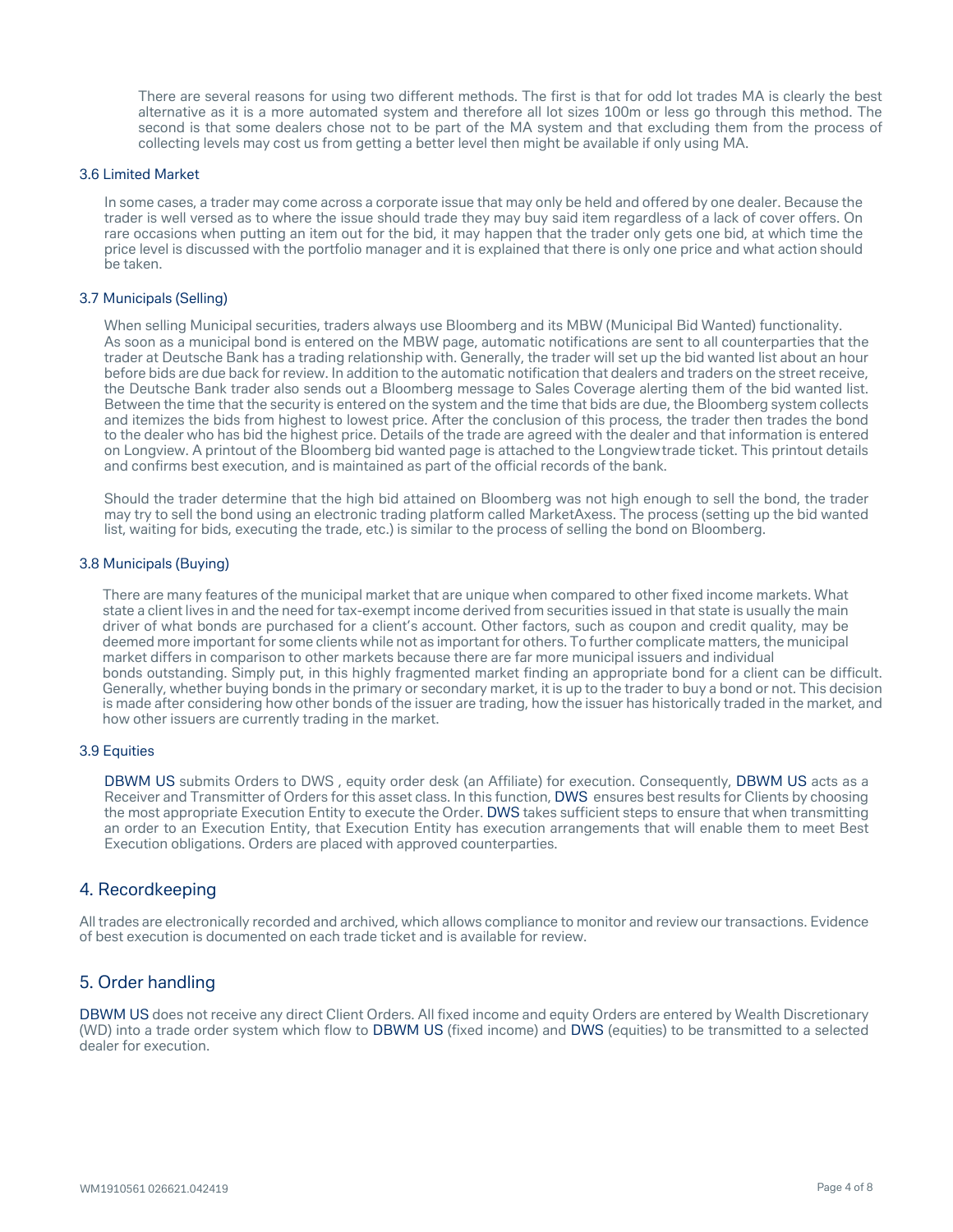# 6. Review and monitoring

The effectiveness of the Best Execution processes and of this written Policy is reviewed at least annually. In addition, whenever a material change occurs, that affects the ability to obtain the best possible result for the execution of an Order, a review of the Best Execution processes and the written Policy will take place. As part of this, DBWM US will consider whether any changes should be made to the relative importance of the Execution Factors in order to meet its overarching Best Execution requirements. In the event that any material changes are made to the order execution arrangements or to this Policy, DBWM US will notify its Clients via its [https://deutschewealth.com/content/deutschewealth/en/articles/MiFID-II-](https://deutschewealth.com/content/deutschewealth/en/articles/MiFID-II-Order-Execution.html)[Order-Execution.html,](https://deutschewealth.com/content/deutschewealth/en/articles/MiFID-II-Order-Execution.html) by updating and publishing the updated version of its Best Execution Policy.

#### 6.1 Review of Execution Venues and Execution Entities:4

An annual due diligence review on the Execution Entities will be conducted through the DBWM US governance framework and control. The objectives of this process will be:

- Monitor the effectiveness of our order execution arrangements (including this Policy);
- Identify shortcomings in execution quality;
- Correct deficiencies, where appropriate.

# 7. Reporting<sup>5</sup>

As an investment firm that Receives and Transmits Orders to Execution Entities, Deutsche Bank Wealth Management U.S. will independently publish, on an annual basis and for each class of Financial Instruments:

- i. A list of Top 5 Execution Entities and related volume and number of orders in percent executed on each Execution Entity.
- ii. A summary of the analysis and conclusions it draws from its detailed monitoring of the quality of execution obtained on the execution entities where it executed all its Orders in the previous year;
- iii. An assessment of execution quality obtained on all Execution Entities used by DBWM US;
- iv. Description and/or explanation, wherever applicable, for:
	- a. Close links;
	- b. Conflicts of interest;
	- c. Specific arrangements;
	- d. Common ownership;
	- e. Data or tools used;
	- f. Factors, which influenced a change in the list of Execution Entities.

4 DBWM US is also responsible for monitoring DIMA's performance on an ongoing basis to ensure Best Execution standards are met based on the counterparties that are used to execute equity Orders. This may occur by insights from DIMA's Brokerage Practice Sub-Committee (BPSC) on a regular basis. <sup>5</sup> DBWM US is responsible for publishing similar reporting for trades received and transmitted to DIMA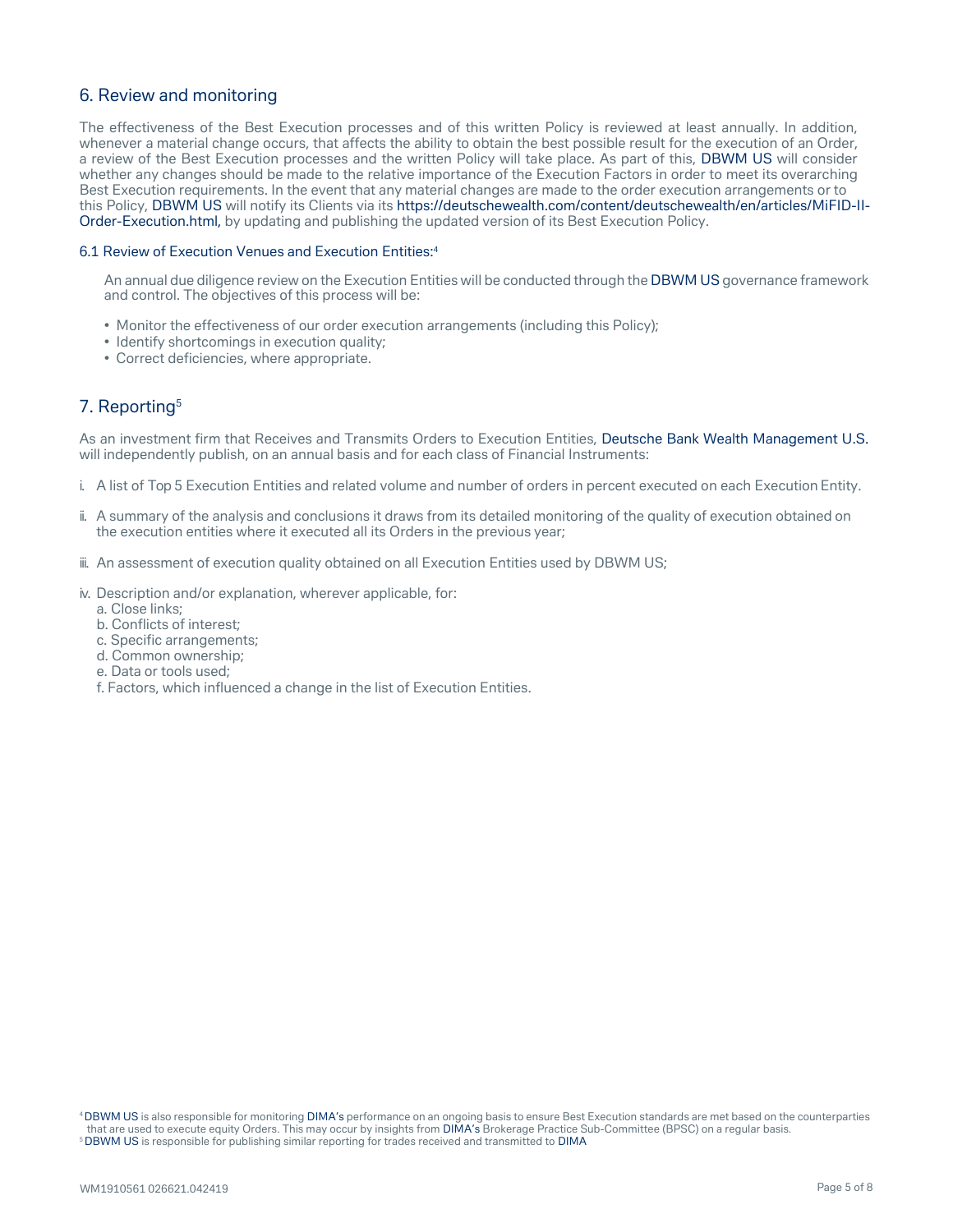# 8. Appendix 1—list of approved execution venues

This section below provides a non-exhaustive list of brokers used by us to transmit and execute orders. Only those brokers are listed that we place significant reliance on. Any additional brokers used, but not listed here, will nevertheless still have been selected in accordance with this Policy.

| <b>Bank of America</b>  | Piper                 |
|-------------------------|-----------------------|
| <b>Bank of New York</b> | <b>PNC</b>            |
| <b>Barclays</b>         |                       |
| BB&T                    | Ramirez               |
| <b>BNP</b>              | Raymond James         |
| Boenning & Scattergood  | <b>RBC</b>            |
| Cabrera                 | <b>Robert Baird</b>   |
| Cantor, Fitzgerald      | Roosevelt & Cross     |
| Citigroup               | Seelaus               |
| <b>DA Davison</b>       | Siebert               |
| Davenport               | <b>Stern Brothers</b> |
| Eastern Bank            | Stephens              |
| Fidelity                | Stifel                |
| <b>FTN</b>              | Suntrust              |
| George K. Baum          | Susquehana            |
| <b>GMS</b>              | <b>TD</b>             |
| Goldman Sachs           | <b>UBS</b>            |
| Hilltop                 | <b>US Bank</b>        |
| <b>HSBC</b>             | <b>Vining Sparks</b>  |
| Hutchinson              | Wedbush               |
| Janney                  | Wells Fargo           |
| Jefferies               | <b>William Blair</b>  |
| JPMorgan                | Williams Capital      |
| Keybanc                 | Wunderlich            |
| Loop                    | Ziegler               |
| MarketAxess             |                       |
| Mesirow                 |                       |
| Millenium               |                       |
| Mitsubishi              |                       |
| Mizuho                  |                       |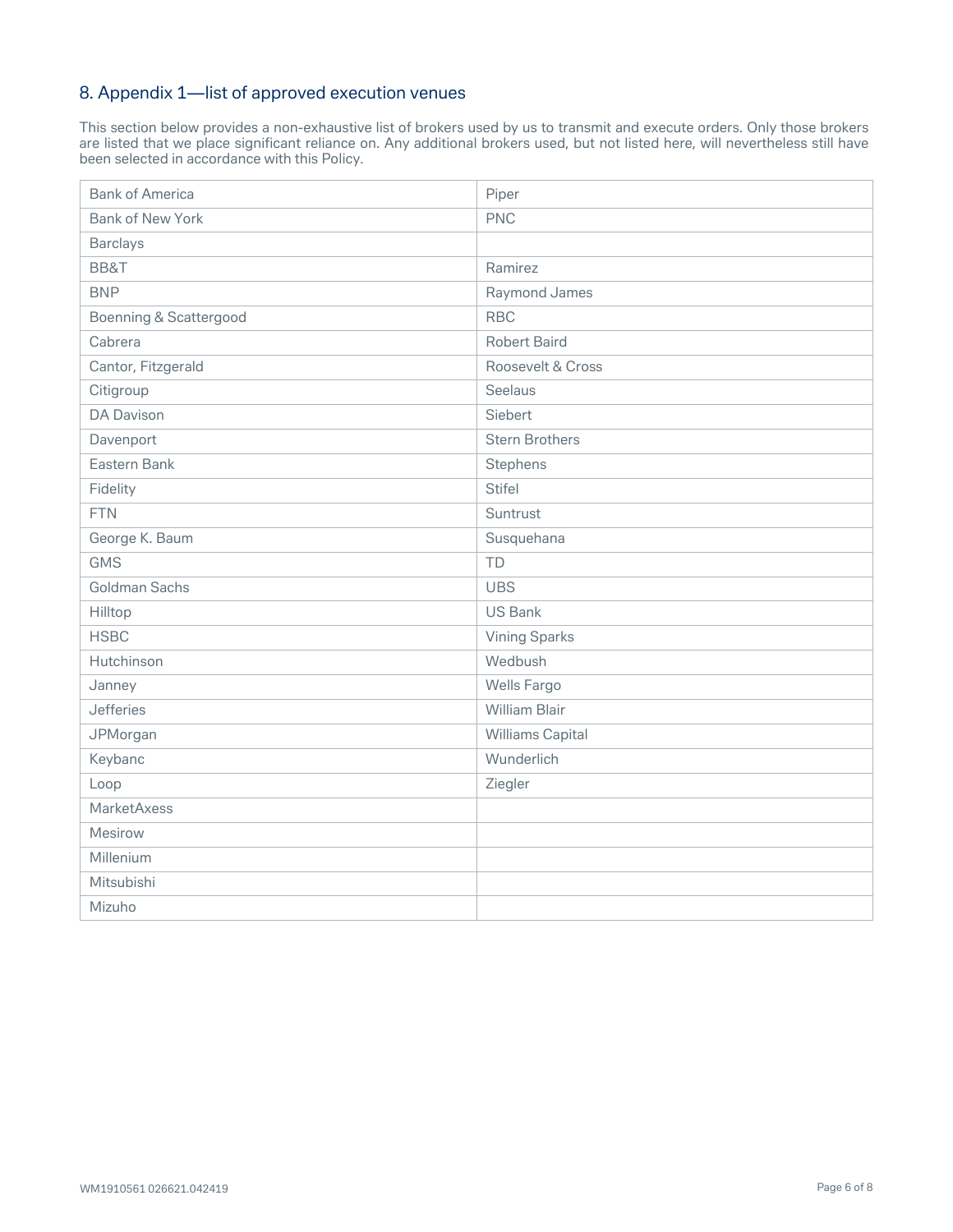# 9. Glossary

'Client' means a customer of Deutsche Bank Wealth Management to whom it owes fiduciary duty.

'Coverage Entities' means the legal entities of Deutsche Bank Wealth Management that maintain contractual relationships with Clients.

'Order' defined as securities selected (buy or sell) by Deutsche Bank Wealth Management U.S. for further transmittal and execution to selected Execution Entities

'Deutsche Investment Management Americas' refers to a division with Deutsche Bank group that offers Asset Management services.

'Deutsche Bank Wealth Management' refers to a division within the Deutsche Bank group that offers Wealth Management services. Deutsche Bank Wealth Management operates out of a number of distinct legal entities and branches of such legal entities.

'Execution Entity' means the entities to which Deutsche Bank Wealth Management transmits Client Orders, when acting as a Receiver and Transmitter. These entities will owe fiduciary duties to Deutsche Bank Wealth Management. For a list of approved Execution Entities please refer to Appendix 1.

'Execution Venue' means a Regulated Market, Multilateral Trading Facility, OTF, Systematic Internalizer, Market Maker or other Liquidity Provider or an entity that performs a similar function in a third country to the functions performed by any of the foregoing. These are the entities with whom Deutsche Bank Wealth Management executes trades when acting as an Executor. Execution Venues do not owe fiduciary duties to Deutsche Bank Wealth Management.

'Financial Instrument' means the instruments listed below:

- (1) U.S. Treasuries / Government Notes & Bonds;
- (2) Corporate securities;
- (3) Municipal securities;
- (4) Agencies;
- (5) Other fixed income securities, e.g. non USD denominated bonds;
- (6) Equities.

'Investment Firm' is defined in Article 4(1) of the MiFID as any 'legal person whose regular occupation or business is the provision of one or more investment services to third parties and/or the performance of one or more investment activities on a professional basis'. The MiFID definition, therefore, covers all persons who perform investment services and activities using the relevant instruments.

'Market Maker' means a firm that will buy and sell a particular security on a regular and continuous basis by posting orders at a publicly quoted price. They ensure that an investor can always trade the particular security and in doing so enhance liquidity in the Financial Instrument.

'MiFID II' means the Markets in Financial Instruments Directive 2014/65/EU and the Markets in Financial Instruments Regulation 600/2014.

'Multilateral Trading Facility (MTF)' means a system, or "venue", which brings together multiple third-party buying and selling interests in Financial Instruments in a way that results in a contract, MTFs can be operated by investment firms or market operators and are subject to broadly the same overarching regulatory requirements as Regulated Markets (e.g. fair and orderly trading) and the same detailed transparency requirements as Regulated Markets.

'Order Management System (OMS)' means an electronic system developed to execute securities orders in an efficient and cost-effective manner.

'Organised Trading Facility (OTF)' means any facility or system operated by an investment firm or a market operator that on an organised basis brings together third party buying and selling interests or orders relating to Financial Instruments It excludes facilities or systems that are already regulated as a Regulated Market, MTF or a systematic internaliser.

'Receiver and Transmitter' describes the role of Deutsche Bank Wealth Management U.S. when it receives an investment mandate from the Client and selects securities (buy or sell) on behalf of the Client which is then transmitted to an Execution Entity.